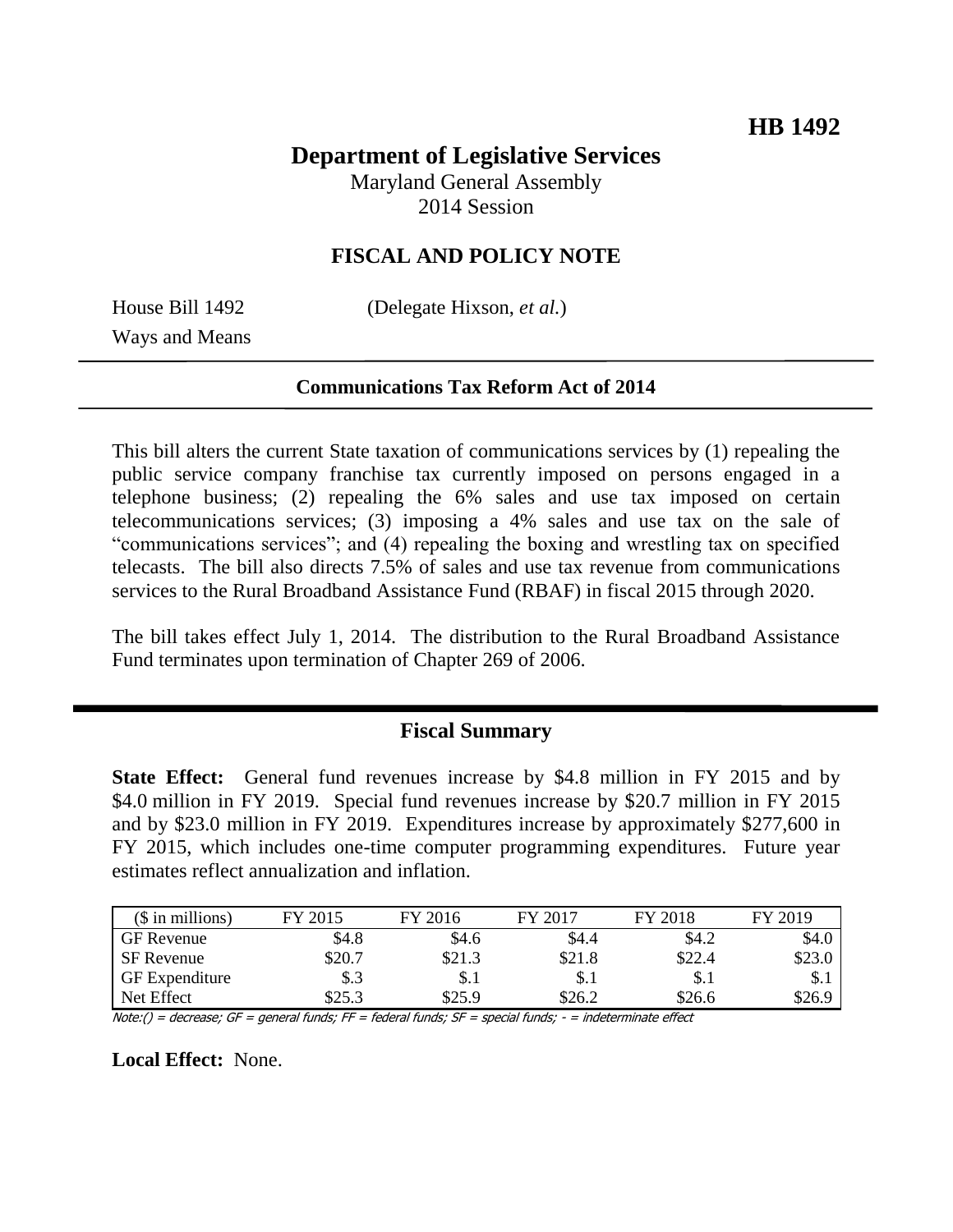**Small Business Effect:** Minimal.

### **Analysis**

**Bill Summary:** The bill defines "communications service" as a (1) local exchange or interexchange telephone service that is subject to regulation by the Public Service Commission; (2) cellular telephone service or other mobile telecommunications service; (3) "900," "976," "915," and other "900"-type telecommunications service; (4) custom calling service provided in connection with basic telephone service; (5) telephone answering service; (6) prepaid telephone calling arrangements; (7) voice over Internet protocol service, as defined in § 8-601 of the Public Utilities Article; (8) pay-per-view television service; (9) cable television service; (10) satellite television service; (11) satellite radio service; (12) equipment rented or sold by a cable television provider or satellite television provider to a subscriber that is necessary to receive television service, including a cable box or a satellite dish; or (13) audio or audiovisual content streamed through the Internet, including television, motion pictures, or radio.

A "communications service provider" is a person principally engaged in the business of distributing, transmitting, monitoring, switching, routing, or producing a taxable communications service. The sales and use tax does not apply to a sale of tangible personal property to a communications service provider if the property is (1) used directly and predominantly in the distribution, transmission, monitoring, switching, routing, or production of a taxable communications service or (2) integral or necessary for the installation, operation, or maintenance of specified communications property.

**Current Law:** The State's 6% sales and use tax is imposed on several telecommunications-related services including cellular phone and other mobile telecommunications services, telephone custom calling features, 900-type telephone services, telephone answering services, and prepaid telephone calling arrangements.

In addition, a public service company franchise tax of 2% is imposed on the gross receipts of telephone, electric, and gas companies. Gross receipts are defined as the total operating revenues of the public service company, excluding revenue derived from an activity other than a telephone, electric, or natural gas business. Gross receipts do not include uncollectible revenue, receipts from a service or product resold by another public service company that is subject to the tax, or gross receipts from the sale of electricity or natural gas. For electric and gas companies, a second tax is imposed measured by the kilowatt hours of electricity or therms of natural gas delivered for final consumption in the State.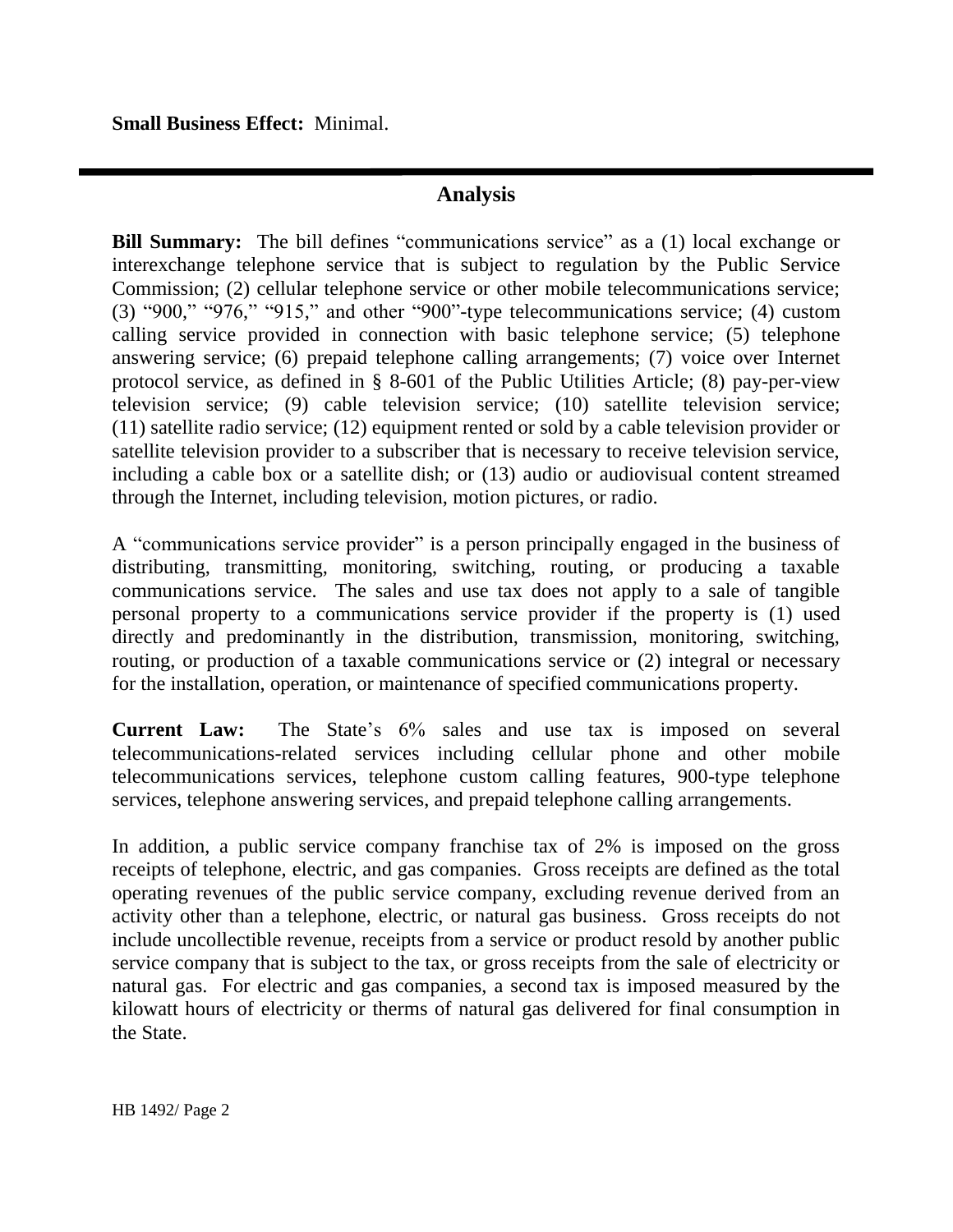The boxing and wrestling tax rate is 10% of the gross receipts for charges to view a telecast of a boxing or wrestling contest. For charges for admission to a boxing or wrestling contest, the rate is the greater of 10% of the gross receipts or \$200. For charges for admission to a boxing or wrestling contest, the rate is 5% of the gross receipts if the contest is conducted by the Maryland National Guard; or, in Allegany County, a post of the Veterans of Foreign Wars or the American Legion. For charges to view a telecast of a boxing or wrestling contest, if gross receipts subject to the boxing and wrestling tax are also subject to the sales and use tax, the boxing and wrestling tax rate must be set so the total tax rate does not exceed 10% of the gross receipts.

Currently, most counties and Baltimore City impose one or more local sales and service taxes. Counties, municipalities, and special taxing districts are generally limited to imposing sales and use taxes on fuels, utilities, space rentals, and in code counties only and to a limited extent, on food and beverages in a resort area. For example, Worcester County, a code county, imposes a 0.5% food and beverage tax within Ocean City. These taxes are authorized under State law. The authorizations in some cases allow for exemptions to be granted by the counties, restrict the use of the revenue collected, set a limit on the tax rate, or require certain procedures such as a public hearing before imposing a tax.

Chapter 269 of 2006 established the Rural Broadband Assistance Fund (RBAF) as a nonlapsing special fund in the Department of Business and Economic Development (DBED). The RBAF is to be used only for planning, construction, and maintenance of broadband services and infrastructure in rural and underserved areas.

#### **Background:**

#### *Communications Tax Reform Commission*

Chapters 261 and 262 of 2012 established the Communications Tax Reform Commission. The commission was required to assess the feasibility and fiscal implications for the State and local governments of a modernized, competitively neutral communications tax and fee system that eliminates the disparate treatment of similar communications service providers. In addition, the commission was required to assess the efficacy of tax and other incentives to encourage investment in broadband networks and emerging technologies.

In conducting the assessment, the commission was required to examine the following taxes and fees as they relate to consumers and providers of communications services: (1) State and local property taxes; (2) the public service company franchise tax; (3) sales and use taxes; (4) the corporate income tax; (5) local communications taxes and fees; and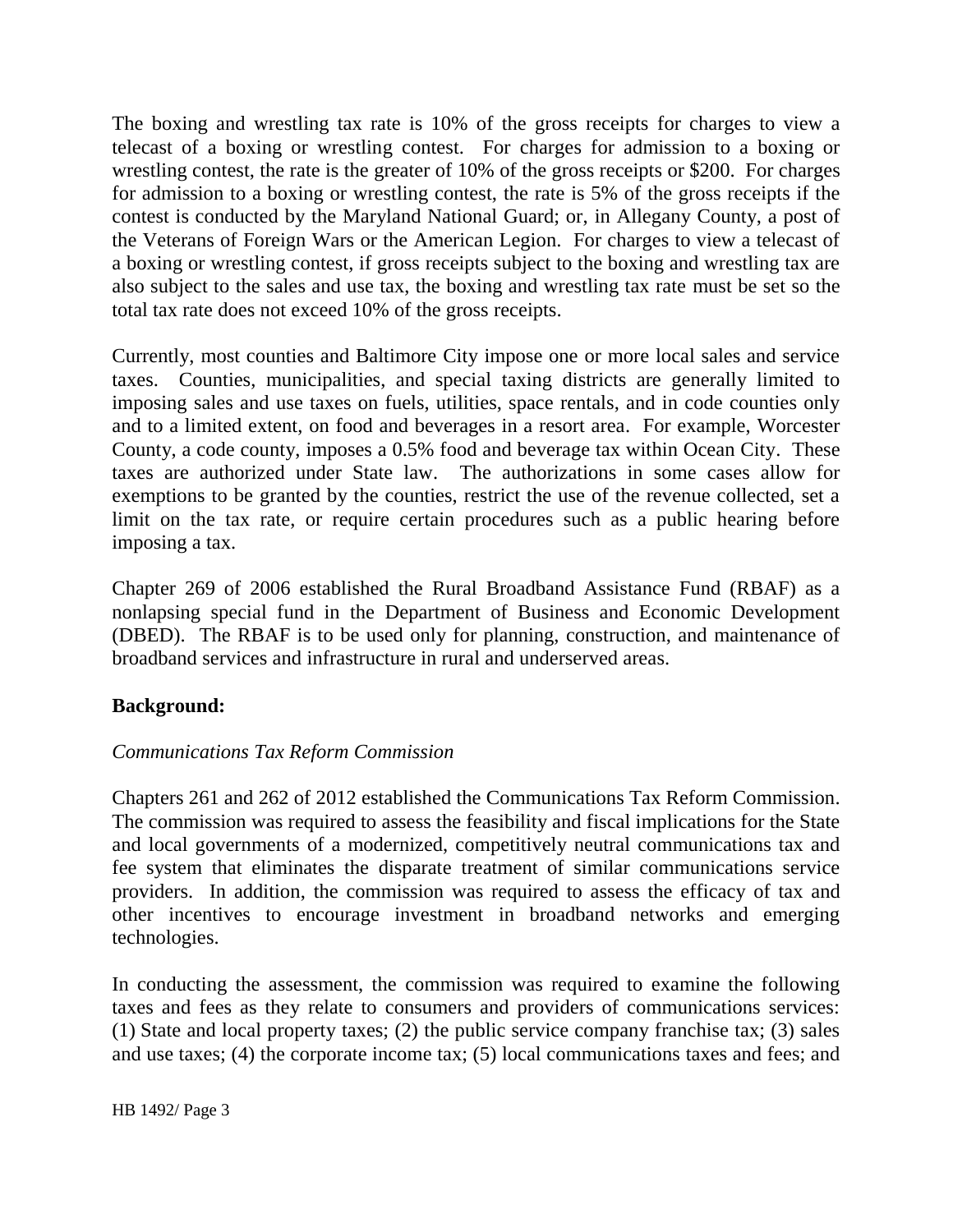(6) any other communications tax or fee that the commission determines is relevant to the assessment.

The Comptroller and the State Department of Assessments and Taxation (SDAT) were required to collect data from the State and local governments to determine the amount of revenue collected by the State and local governments from all relevant taxes and fees on communications services during fiscal 2012. They were also required to collect data from communications service providers to determine the amount of revenue remitted to the State and local governments by each communications service provider in relevant taxes and fees on communications services during fiscal 2012.

The commission met during 2012 and the first half of 2013 and issued a final report of its findings to the Governor and the General Assembly on June 30, 2013. The commission report offered no recommendations, but did examine three proposals for communications tax reform. In addition, the report stated various findings including:

- the identification of the taxes and fees levied on communications services in Maryland;
- the quantification of communications revenue received by the State and local governments in fiscal 2012;
- the estimated revenue implications of implementing certain reform proposals;
- the difficulties implicit in building-out broadband capacity in rural areas;
- that a multitude of opinions on the benefits of, and optimal course for, reform existed among commission members; and
- the identification of obstacles that complicated the prediction of communications revenues under any tax and fee structure.

## *Previous Examinations of Communications Tax Reform*

Telecommunications tax reform in Maryland has been proposed several times in the last 25 years. In 1990, the Linowes Commission recommended the repeal of the gross receipts tax for telephone companies. At that time, the telephone companies were not subject to the corporate income tax and the repeal of the gross receipts tax would have automatically resulted in the imposition of the corporate income tax on those companies. In addition to the repeal of the gross receipts tax, the Linowes Commission recommended that the sales tax be imposed on all nonresidential telecommunications services, coupled with a sales tax exemption for the telephone companies' purchase of equipment.

The Linowes Commission recommendations regarding telephone taxes were not adopted, but legislation was enacted in 1992 to impose the corporate income tax on the income of long distance telephone companies. Long distance telephone companies, as well as the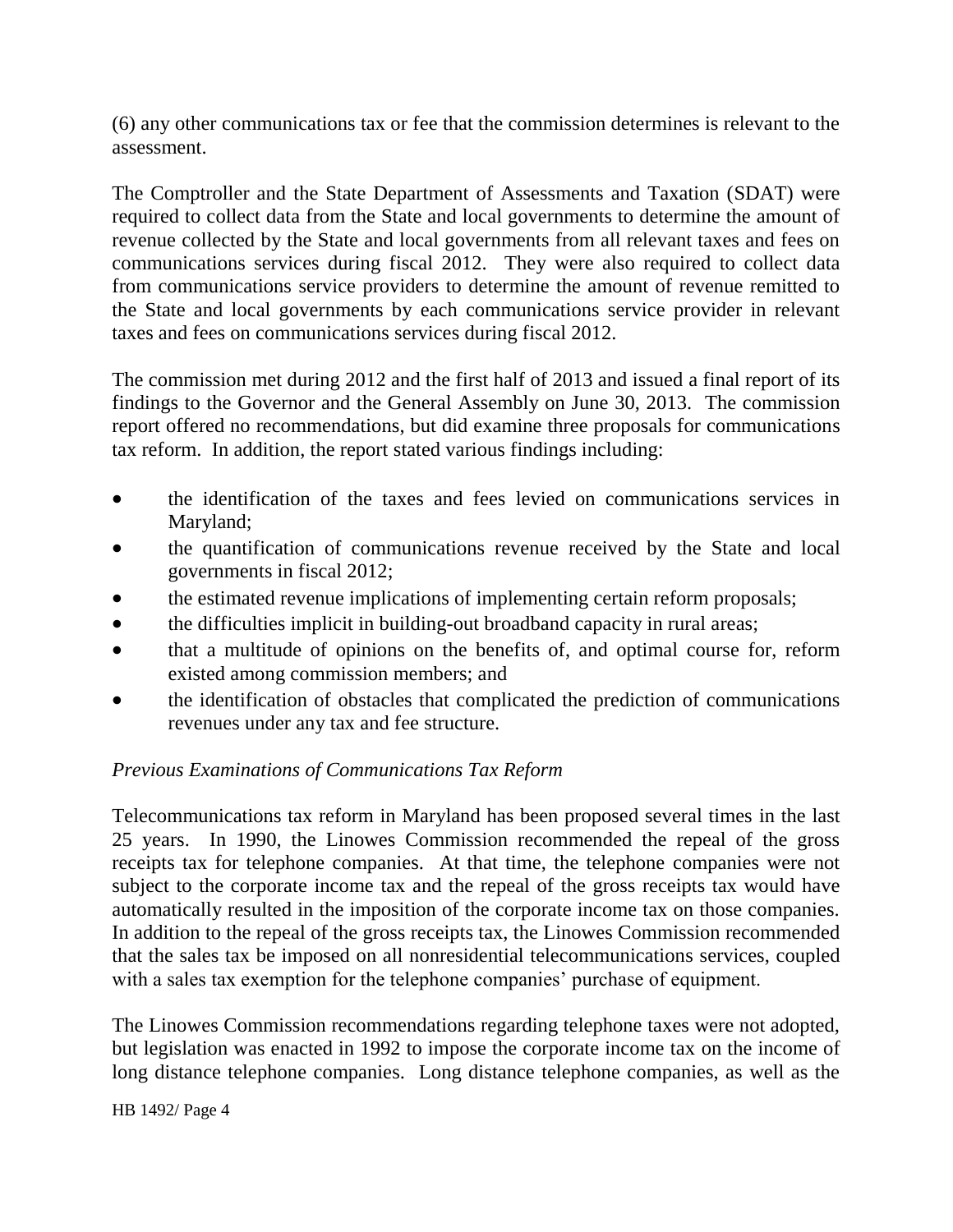local telephone company, remained subject to the PSC franchise tax. The 1992 legislation for the first time authorized the long distance companies, but not the local telephone company, to show the gross receipts tax as a separate line item on customers' bills. That legislation also extended the sales and use tax to a number of telecommunications services, including custom calling services, 900-type telephone service, and telephone answering services, as well as pay-per-view television service.

In the mid-1990s telecommunications tax reform was again proposed. In 1995, Senate Bill 632 would have repealed the gross receipts tax and imposed the sales tax broadly on telephone service, providing an exemption for the first \$14 per month of basic local residential telephone service. In 1997, telecommunications tax reform was again considered, with Chapters 629 and 630 enacted to impose the corporate income tax on the local telephone company; to specifically exempt from the gross receipts tax revenues from Internet access service; to provide telephone companies a credit against the corporate income tax to reimburse them for the additional property tax resulting from the assessment of operating real property at 100% of value (as opposed to assessment at 40% of value for real property of ordinary taxpayers); and to authorize the local telephone company to show the gross receipts tax as a separate line item on customers' bills.

During the 2001 session, further telecommunications tax reform was proposed in HB 768/SB 787. The 2001 bills would have repealed the gross receipts tax on telephone companies and imposed the sales and use tax broadly on telephone service, with exemptions for toll-free 800-type service and "private line" phone networks. The bills also would have provided a sales tax exemption for the sale of machinery and equipment to a telecommunications provider for use in the conduct of a telecommunications business, an Internet service business, or a web-hosting business.

**State Revenues:** Total State revenues increase by \$276.6 million in fiscal 2015 and by \$306.5 million in fiscal 2019. However, because the bill reduces the current 6% sales tax rate to a 4% rate on several communications services that are currently taxed and also exempts certain equipment purchases by communications companies, total net revenues are estimated to increase by \$25.6 million in fiscal 2015 and by \$27.0 million in fiscal 2019. In addition, because the bill directs 7.5% of total communications service revenues to RBAF for fiscal 2015 through 2020, general fund revenues will increase by \$4.8 million and RBAF revenues will increase by \$20.7 million in fiscal 2015. The impacts on State revenues of each of the bill's major provisions are shown in **Appendix 1**. The estimate is based on survey data of over 300 businesses and each local government that collects a communications related tax as analyzed by the Comptroller's Office and SDAT for the Communications Tax Reform Commission.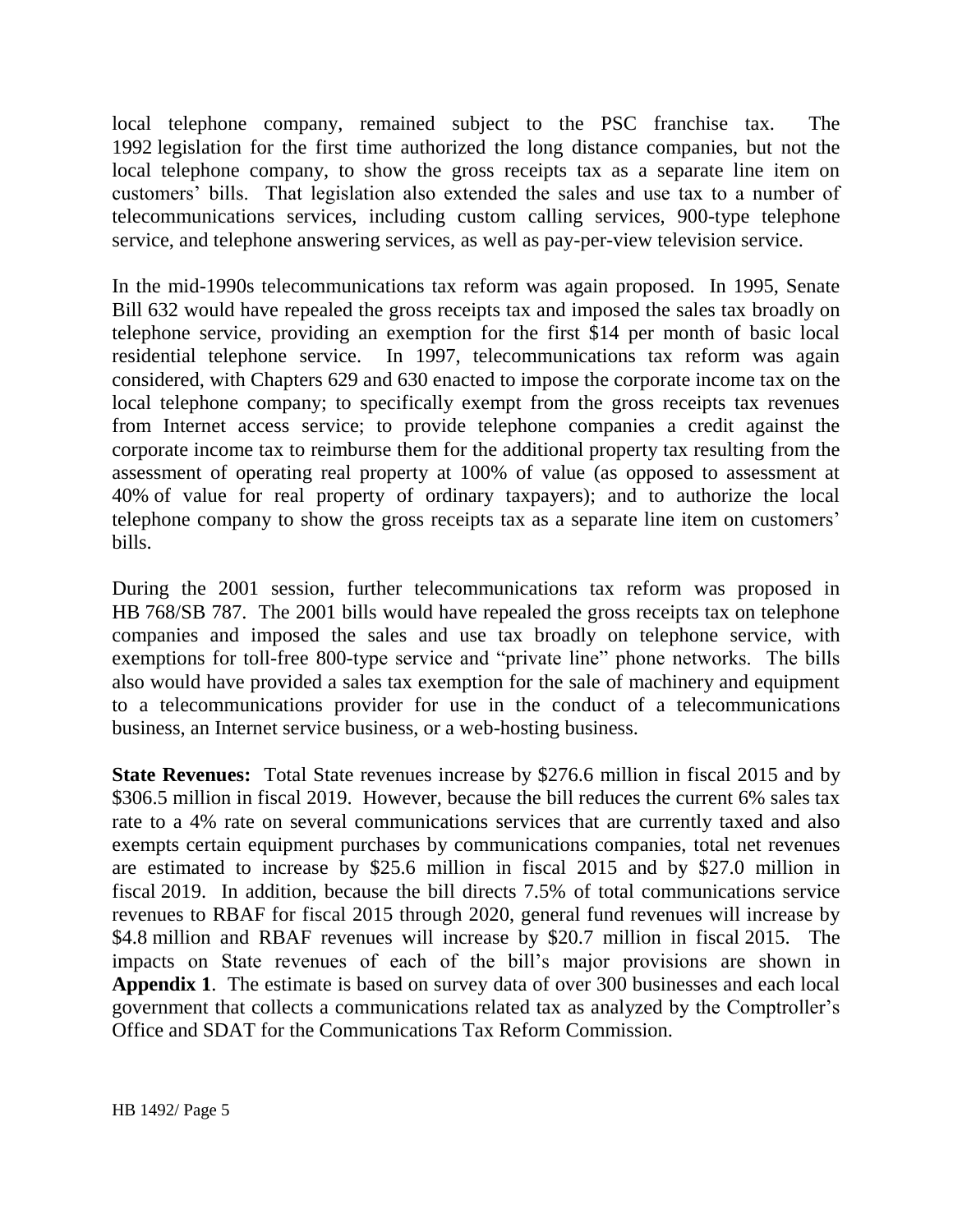In fiscal 2012, it is estimated that telephone companies paid approximately \$34.3 million in franchise taxes. While communications services in general have grown at a rapid rate recently, revenues from land lines (and corresponding tax revenues) have declined due to price competition in long distance service and competition in local service from wireless communications service providers. Due to these factors, the revenue loss from the elimination of the franchise tax is estimated at \$35.4 million in fiscal 2015.

Replacing the 2% franchise tax with a 4% State sales tax on communications services will increase the revenue base (before adjustments) by 200%. Certain revenues collected under the franchise tax, however, would not be collected under a sales and use tax. The franchise tax is based on gross receipts and includes revenues received by the phone companies for telecommunications provided to the federal government, the State, local governments, and charitable nonprofit organizations. None of these purchasers, however, would be subject to the sales and use tax. Imposing a 4% sales and use tax on landline telephone service is estimated to increase revenues by approximately \$64.9 million in fiscal 2015. The net effect of these provisions is a \$29.5 million increase in fiscal 2015.

The bill reduces the sales tax on cellular service from 6% to 4%. This is estimated to result in a net decrease in revenues of \$48.4 million in fiscal 2015. As noted, the sales and use tax currently applies to several communications related services. The bill repeals the current 6% sales tax rate on these services and instead imposes a 4% sales tax rate. The net effect on revenues of this provision is a revenue reduction of \$3.1 million in fiscal 2015. In addition, the bill exempts certain equipment purchases made by communications companies and repeals the 10% sales tax imposed on boxing and wrestling pay-per-view telecasts and imposes a 4% sales tax instead. The net effect of these provisions is a revenue decrease of \$36.3 million in fiscal 2015.

To offset some of the revenue losses associated with reducing the sales and use tax rate from 6% to 4% on certain services, the bill also imposes a 4% sales tax on cable television, satellite television, and certain Internet streaming services, which are not currently subject to the State sales and use tax. Based on data collected for the Communications Tax Reform Commission, it is estimated that sales taxes on cable and satellite television and Internet streaming services will be approximately \$92.0 million in fiscal 2015.

**State Expenditures:** In order to implement the provisions of the bill, general fund expenditures for the Comptroller's Office increase by \$277,636 in fiscal 2015, which accounts for a 90-day start-up delay due to the bill's July 1, 2014 effective date. This estimate reflects the cost of hiring one field auditor to verify compliance with applicable standards for taxation. It includes salaries, fringe benefits, one-time start-up costs, ongoing operating expenses, and one-time computer programming and modification costs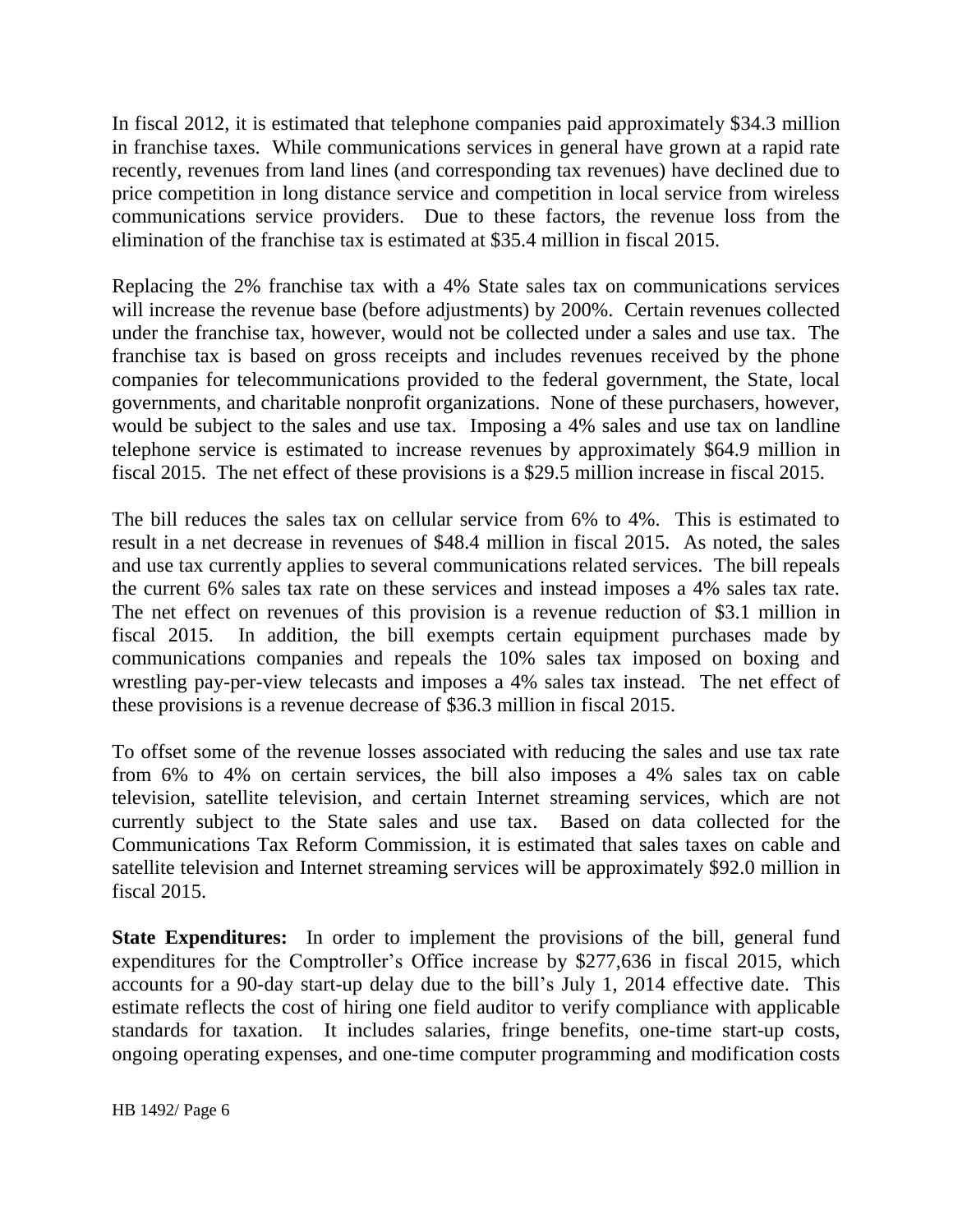to add a line to the sales and use tax return to allow for the remittance of the new 4% sales tax rate as well as testing by certain vendors.

| <b>Total FY 2015 State Expenditures</b> | \$277,636 |  |  |
|-----------------------------------------|-----------|--|--|
| <b>Operating Expenses</b>               | 4,805     |  |  |
| <b>Programming Expenses</b>             | 223,600   |  |  |
| Salary and Fringe Benefits              | \$49,231  |  |  |
| Position                                |           |  |  |

Future year expenditures reflect a full salary with annual increases and employee turnover as well as annual increases in ongoing operating expenses.

#### **Additional Information**

**Prior Introductions:** None.

**Cross File:** None.

**Information Source(s):** Montgomery County, State Department of Assessments and Taxation, Comptroller's Office, Department of Business and Economic Development, Public Service Commission, Maryland Department of Transportation, Department of Legislative Services

**Fiscal Note History:** First Reader - March 24, 2014 mc/jrb

Analysis by: Michael Sanelli Direct Inquiries to:

(410) 946-5510 (301) 970-5510